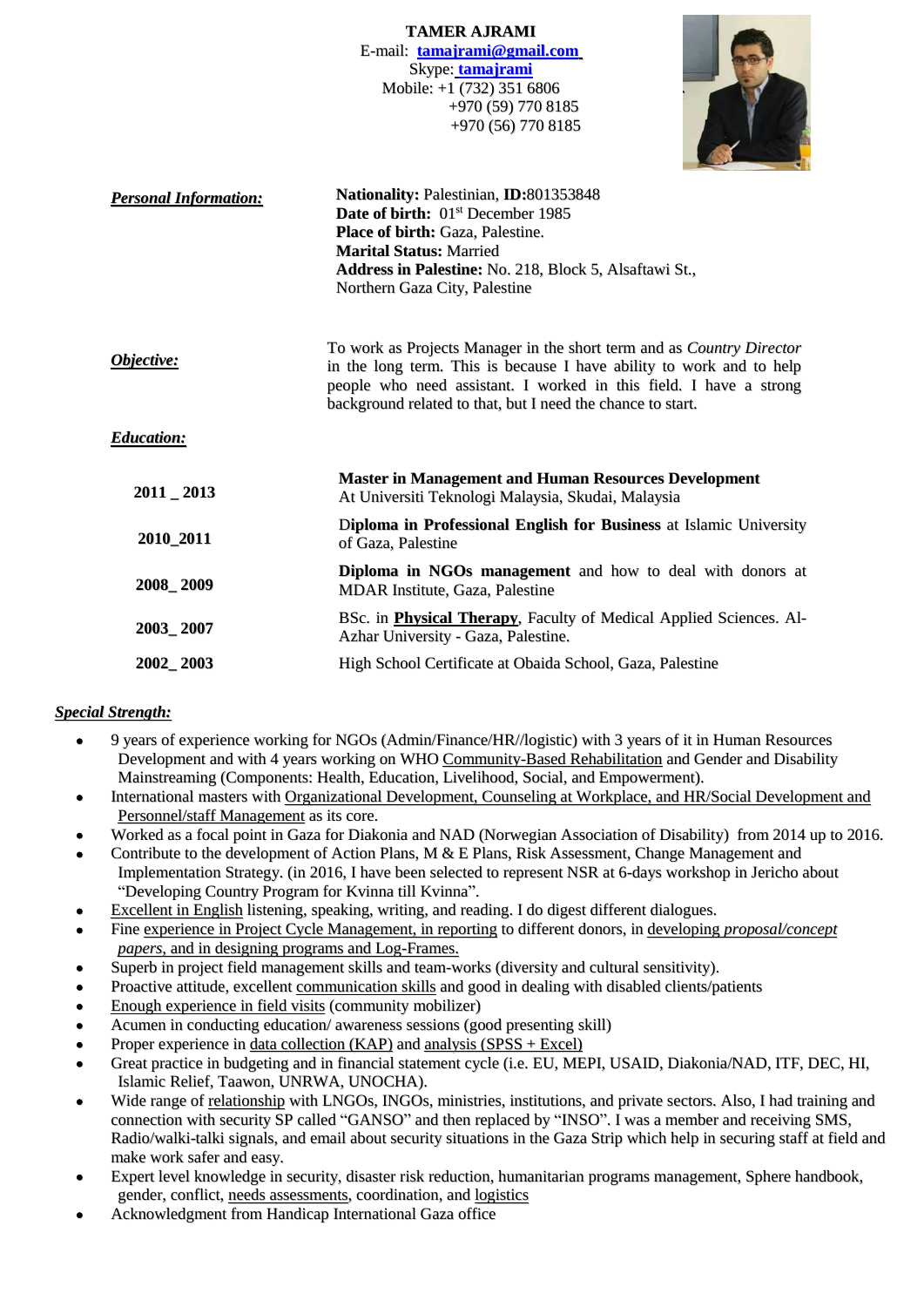- Acknowledgement from Diakonia/NAD Jerusalem office
- Acknowledgment from Merlin UK (Medical Emergency Relief International) Gaza office
- Acknowledgment from AIESEC-UTM, Malaysia
- Acknowledgment from Palestinian Physical Therapy Association (PPTA-Gaza)
- Acknowledgment from Aqsa Syarif Berhad-Malaysia (known as My-Care)
- Acknowledgment from Singapore Human Resources Institute (SHRI)
- Have a valid/clean driving license (Expired in 2018). Experienced right-sided driving (UK system)
- Adjustable to working under pressure and to working at multi-national workplaces

### *Employment History/Work Experience:*

*Emergency Preparedness Officer* (Full-time Fellow): World Cares Center, New York-USA, August 2017 up to November 30<sup>th</sup>, **2018.**

*Projects* **Manager (Part-time): Basma Society for Culture and Arts (BSCA-Gaza Strip), February 2017 up to now.**

*Executive Director:* **Nuseirat Rehabilitation and social training Association (NRSTA-Gaza Strip), March 2017 - Jan, 2018.**

*Executive Director:* **National Society for Rehabilitation, NSR-Gaza/Diakonia-NAD, Nov. 2014 up to 31, December 2016.**

*Organizational Development Consultant:* **Effects, Gaza, November 2013 up to October 2014**

*Gaza Field Director:* **The International Program of Little Khwarizmi for Intelligence and Mental-Arithmetic, Gaza Field. November 2013 up to 10 th Feb . 2014**

*Human Resources Director:* **AIESEC-Malaysia, February 2012 up to July 2013**

*Facilitator and Interpreter:* **MyCare-Malaysia, July 2012 up to September 2012.**

*Community Health Educator – Northern Gaza Coordinator***: Merlin-UK, January 2010 up to January 2011:**

*Logistic Officer Assistant:* **Merlin – Gaza Office, February 2010 up to 30 May 2010**

Admin Officer: Physical Therapy Department – Jabalia Health Center – UNRWA 01 Sep. up to 31 Dec. 2009

*Technical Admin Officer***: Physical Therapy department – Hayfa Medical Center Aug. 2008 up to Nov. 2009.**

*Lecturer and Health Secretary:* **Ministry of Education Aug. 2008 up to July 2009***.*

*Public Relation Officer Assistant:* **Al-Huda Medical Center, April. 2008 up to July 2008.**

*Finance Admin/HR Officer***: Palestinian Physical Therapy Association (PPTA) Gaza office, Oct. 2007\_Jan. 2009**

### *Training, conferences and Workshops:*

- **-** MENA Regional Fellows 2018 in Tunisia, implemented by Civil Society Facility South (CSFS) and supported by EU., March-April, 2018.
- **-** Training "Monitoring and Evaluation" by PNGO and Supported by NPA, in Gaza, 21-22, May 2017.
- Training "Protection Mainstreaming Manual in Humanitarian Work" by Islamic Relief Palestine, 16<sup>th</sup> April 2017.
- **-** Training "The Sphere Handbook, Humanitarian Charter and Minimum Standards in Humanitarian Response" by Islamic Relief Palestine, Gaza in 02<sup>nd</sup> April 2017.
- **-** Training "Staff Safety at workplace" by PRCS, Gaza in July 2016.
- **-** Training "Promotion of coordination and cooperation amongst projects aiming at sharing knowledge and best practices" By ibf Ramallah on 10<sup>th</sup> February 2016.
- **-** Conference "Rehabilitation and Stroke" by Elwafa Hospital in Gaza, 5th February 2016.
- **-** Workshop "Development of Palestine Program 2017-2019" by Kvinna till Kvinna, Jericho, January 2016.
- **-** Training program "Minimum Standards for Age and Disability inclusion in Humanitarian Action" by HelpAge International in Gaza between 19-21 January 2016.
- Training "Project Cycle Management EU Standards" with ibf Ramallah from 28<sup>th</sup> Feb. to 2<sup>nd</sup> March 2015.
- **-** Workshop "National Consultation Workshop in Preparation to the World Humanitarian Summit" Qatar Charity, Gaza, Dec, 2014.
- **-** Presenter at "Towards Inclusive Emergency Response" conference, by Handicap International & Diakonia, Gaza 2014.
- **-** Seminar "The Happy Secret to Work Success" at YMCA, by SHRI, Singapore, 2013.